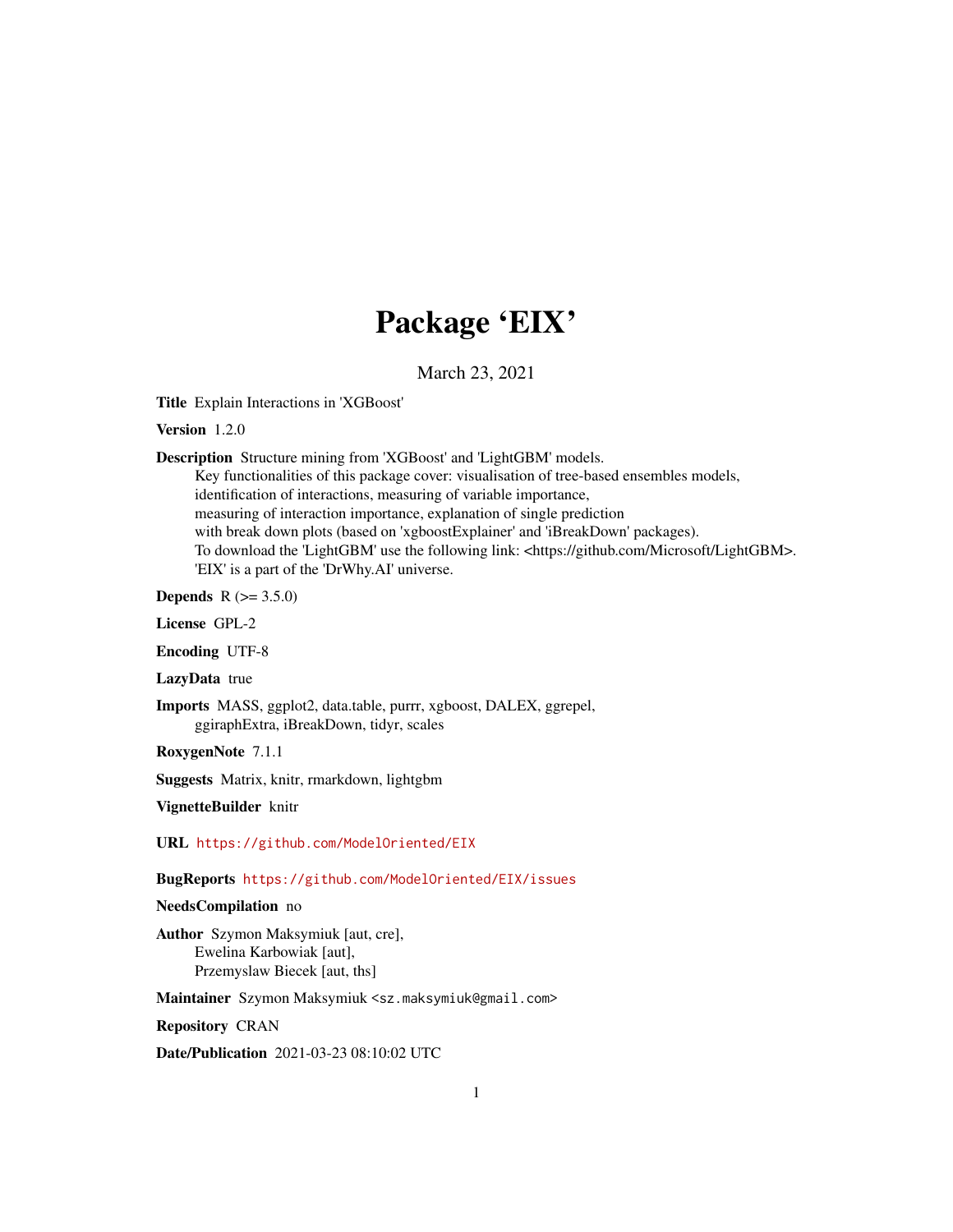### <span id="page-1-0"></span>R topics documented:

| Index | 15 |
|-------|----|
|       |    |
|       |    |
|       |    |
|       |    |
|       |    |
|       |    |
|       |    |
|       |    |
|       |    |
|       |    |

EIX-package *EIX package*

#### Description

Structure mining from 'XGBoost' and 'LightGBM' models. Key functionalities of this package cover: visualisation of tree-based ensembles models, identification of interactions, measuring of variable importance, measuring of interaction importance, explanation of single prediction with break down plots (based on 'xgboostExplainer' and 'iBreakDown' packages). To download the 'LightGBM' use the following link: <https://github.com/Microsoft/LightGBM>. EIX' is a part of the 'DrWhy.AI' universe.

HR\_data *Why are our best and most experienced employees leaving prematurely?*

#### Description

A dataset from Kaggle competition Human Resources Analytics. https://www.kaggle.com/ludobenistant/hranalytics/data

#### Format

A data table with 14999 rows and 10 variables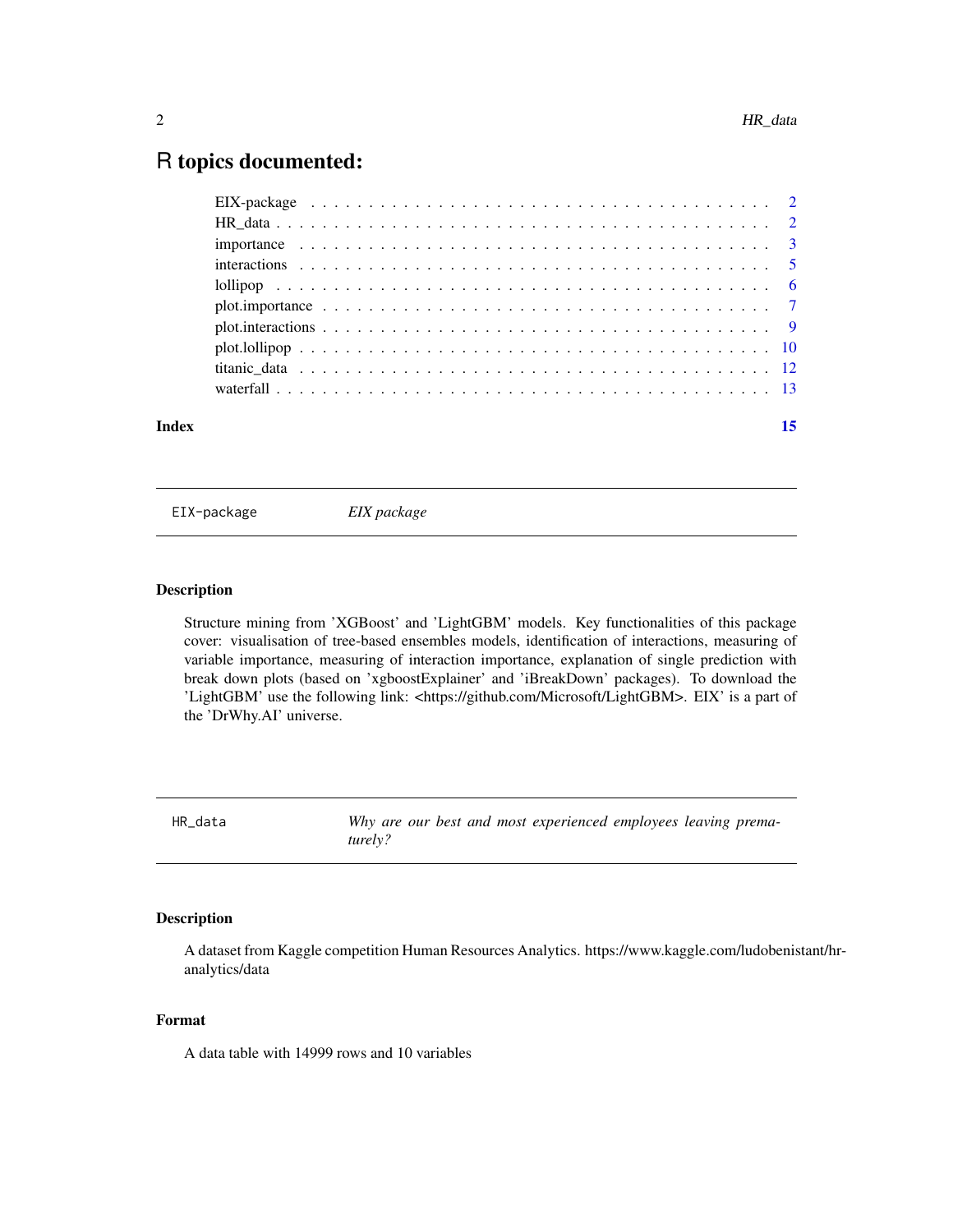#### <span id="page-2-0"></span>importance 3

#### Details

The description of the dataset was copied from the breakDown package.

- satisfaction level Level of satisfaction (0-1)
- last\_evaluation Time since last performance evaluation (in Years)
- number\_project Number of projects completed while at work
- average\_montly\_hours Average monthly hours at workplace
- time\_spend\_company Number of years spent in the company
- Work\_accident Whether the employee had a workplace accident
- left Whether the employee left the workplace or not (1 or 0) Factor
- promotion\_last\_5years Whether the employee was promoted in the last five years
- sales Department in which they work for
- salary Relative level of salary (high)

#### Source

https://www.kaggle.com/ludobenistant/hr-analytics/data, [https://cran.r-project.org/package](https://cran.r-project.org/package=breakDown)= [breakDown](https://cran.r-project.org/package=breakDown)

| importance | Importance of variables and interactions in the model |
|------------|-------------------------------------------------------|
|            |                                                       |

#### Description

This functions calculates a table with selected measures of importance for variables and interactions.

#### Usage

```
importance(xgb_model, data, option = "both", digits = 4)
```
#### Arguments

| xgb_model | a xgboost or lightgbm model.                                                                                                                                                     |
|-----------|----------------------------------------------------------------------------------------------------------------------------------------------------------------------------------|
| data      | a data table with data used to train the model.                                                                                                                                  |
| option    | if "variables" then table includes only single variables, if "interactions", then<br>only interactions if "both", then both single variable and interactions. Default<br>"both". |
| digits    | number of significant digits that shall be returned. Will be passed to the signif()<br>functions.                                                                                |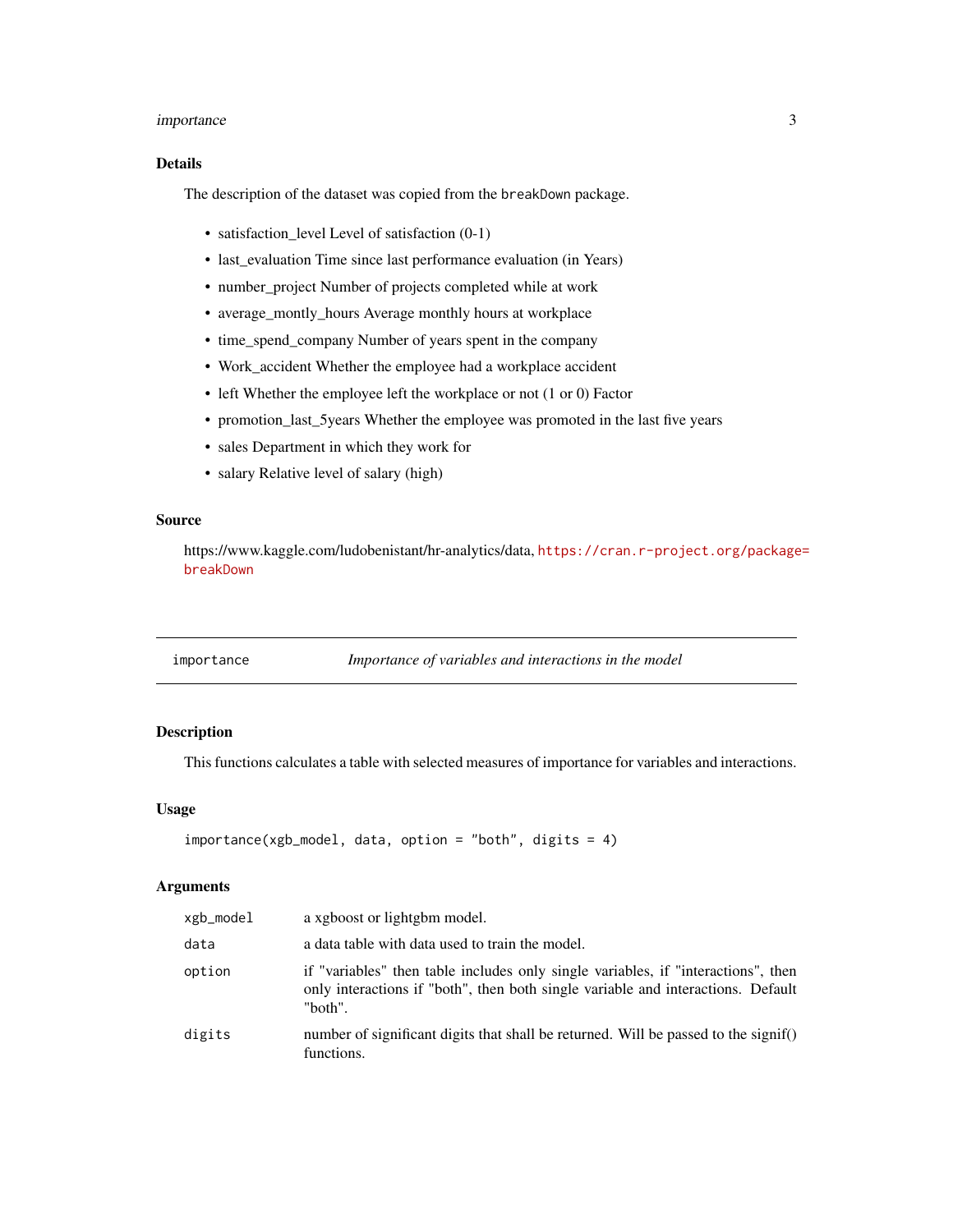#### Details

Available measures:

- "sumGain" sum of Gain value in all nodes, in which given variable occurs,
- "sumCover" sum of Cover value in all nodes, in which given variable occurs; for LightGBM models: number of observation, which pass through the node,
- "mean5Gain" mean gain from 5 occurrences of given variable with the highest gain,
- "meanGain" mean Gain value in all nodes, in which given variable occurs,
- "meanCover" mean Cover value in all nodes, in which given variable occurs; for LightGBM models: mean number of observation, which pass through the node,
- "freqency" number of occurrences in the nodes for given variable.

Additionally for table with single variables:

- "meanDepth" mean depth weighted by gain,
- "numberOfRoots" number of occurrences in the root,
- "weightedRoot" mean number of occurrences in the root, which is weighted by gain.

#### Value

a data table

```
library("EIX")
library("Matrix")
sm \leq sparse.model.matrix(left \sim . - 1, data = HR_data)
library("xgboost")
param <- list(objective = "binary:logistic", max_depth = 2)
xgb_model <- xgboost(sm, params = param, label = HR_data[, left] == 1, nrounds = 25, verbose=0)
imp <- importance(xgb_model, sm, option = "both")
imp
plot(imp, top = 10)imp <- importance(xgb_model, sm, option = "variables")
imp
plot(imp, top = nrow(imp))
imp <- importance(xgb_model, sm, option = "interactions")
 imp
plot(imp, top = nrow(imp)imp <- importance(xgb_model, sm, option = "variables")
 imp
plot(imp, top = NULL, radar = FALSE, xmeasure = "sumCover", ymeasure = "sumGain")
```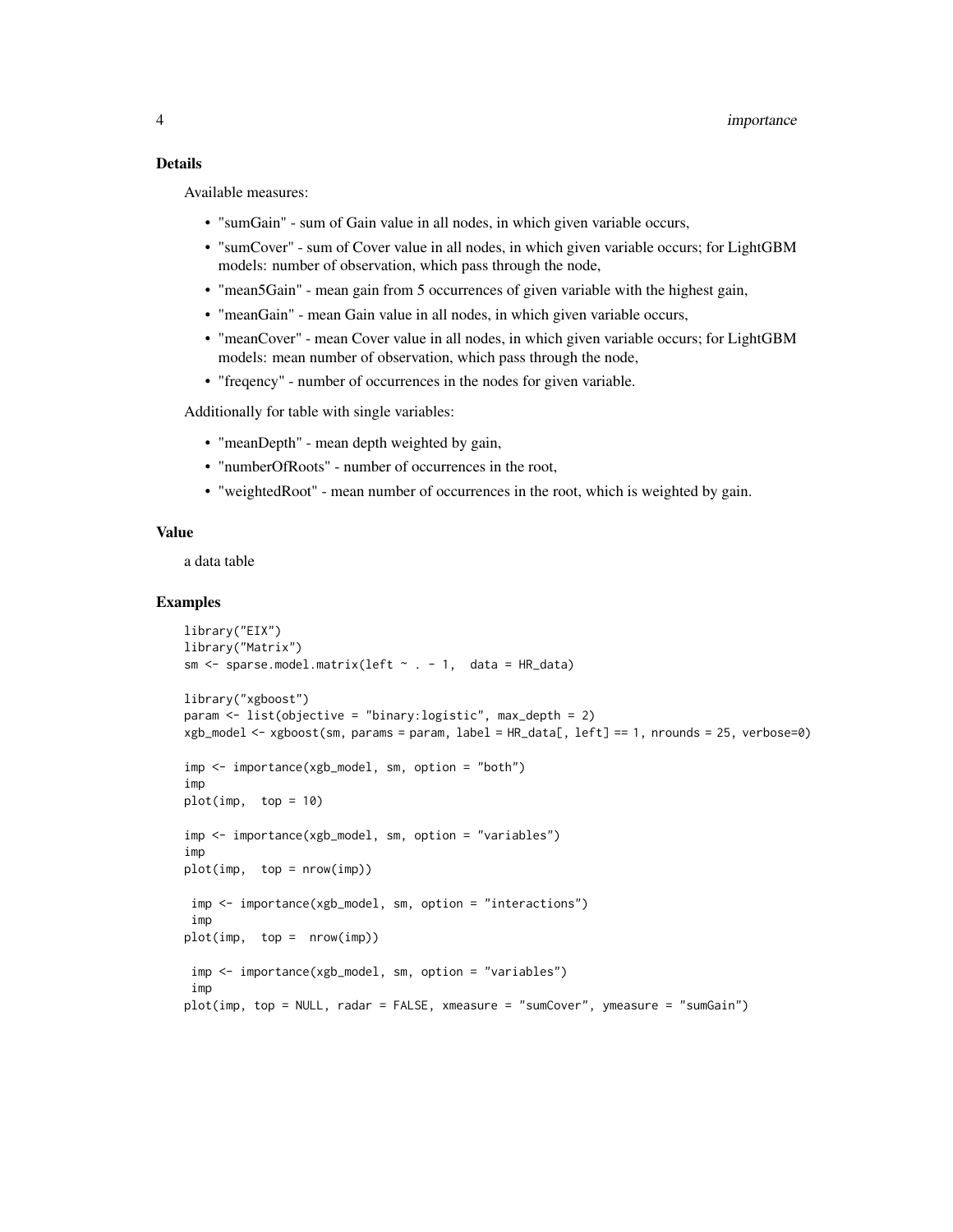<span id="page-4-0"></span>

#### Description

This function calculates a table with two measures of importance for interactions and pairs in the model.

#### Usage

interactions(xgb\_model, data, option = "interactions")

#### **Arguments**

| xgb_model | a xgboost or lightgbm model.                                                                                                               |
|-----------|--------------------------------------------------------------------------------------------------------------------------------------------|
| data      | a data table with data used to train the model.                                                                                            |
| option    | if "interactions", the table contains interactions, if "pairs", this table contains all<br>the pairs in the model. Default "interactions". |

#### Details

Available measures:

- "sumGain" sum of Gain value in all nodes, in which given variable occurs,
- "freqency" number of occurrences in the nodes for given variable.

NOTE: Be careful use of this function with option="pairs" parameter, because high gain of pair can be a result of high gain of child variable. As strong interactions should be considered only these pairs of variables, where variable on the bottom (child) has higher gain than variable on the top (parent).

#### Value

a data table

```
library("EIX")
library("Matrix")
sm \leq sparse.model.matrix(left \sim . - 1, data = HR_data)
library("xgboost")
param <- list(objective = "binary:logistic", max_depth = 2)
xgb_model <- xgboost(sm, params = param, label = HR_data[, left] == 1, nrounds = 25, verbose=0)
inter <- interactions(xgb_model, sm, option = "interactions")
inter
plot(inter)
```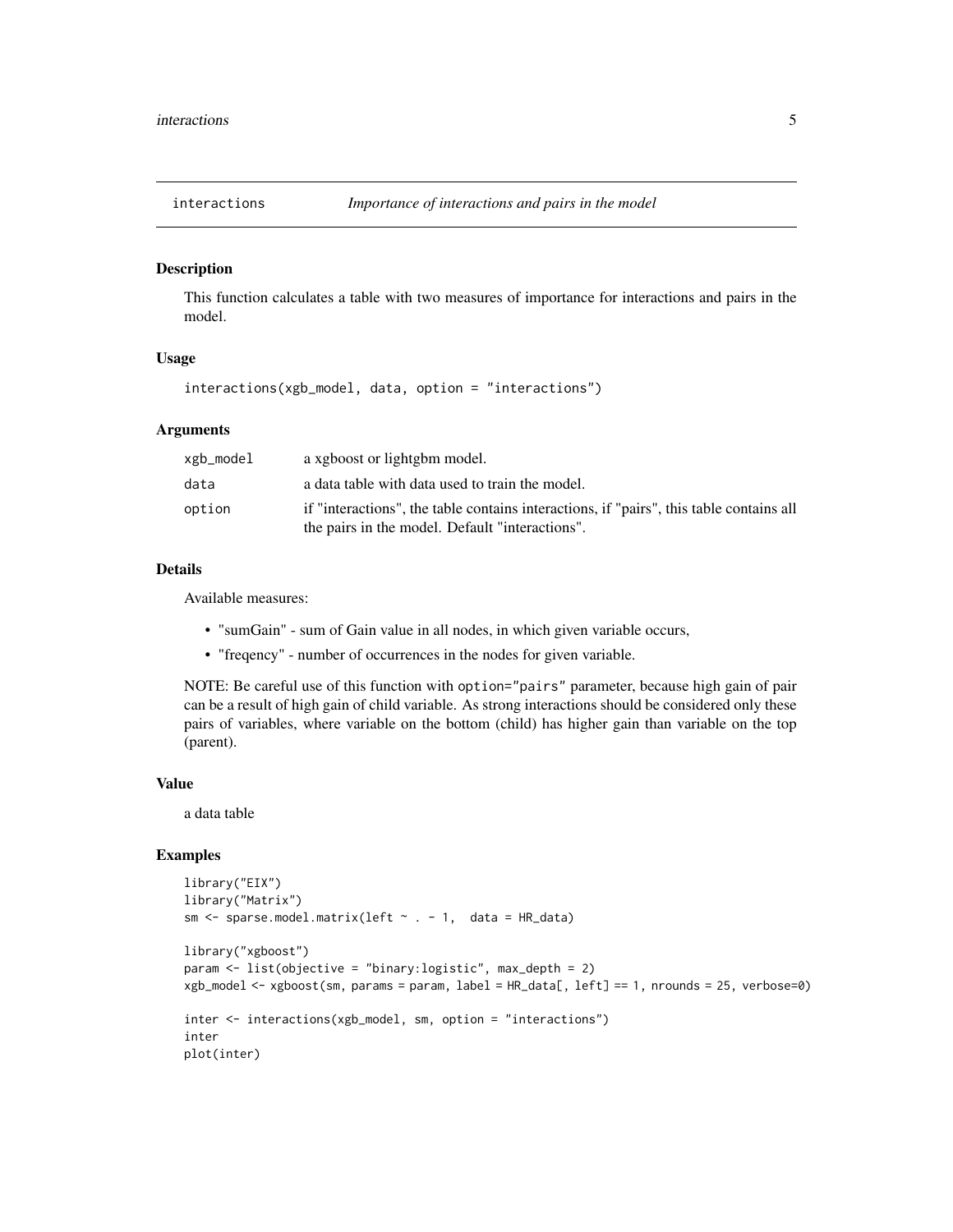```
inter <- interactions(xgb_model, sm, option = "pairs")
inter
plot(inter)
library(lightgbm)
train_data <- lgb.Dataset(sm, label = HR_data[, left] == 1)
params \leq list(objective = "binary", max_depth = 2)
lgb_model <- lgb.train(params, train_data, 25)
inter <- interactions(lgb_model, sm, option = "interactions")
inter
plot(inter)
inter <- interactions(lgb_model, sm, option = "pairs")
inter
plot(inter)
```
#### lollipop *Tables needed for lollipop plot*

#### Description

This function calculates two tables needed to generate lollipop plot, which visualise the model. The first table contains information about all nodes in the trees forming a model. It includes gain value, depth and ID of each nodes. The second table contains similarly information about roots in the trees.

#### Usage

```
lollipop(xgb_model, data)
```
#### Arguments

| xgb_model | a xgboost or lightgbm model.                    |
|-----------|-------------------------------------------------|
| data      | a data table with data used to train the model. |

#### Value

an object of the lollipop class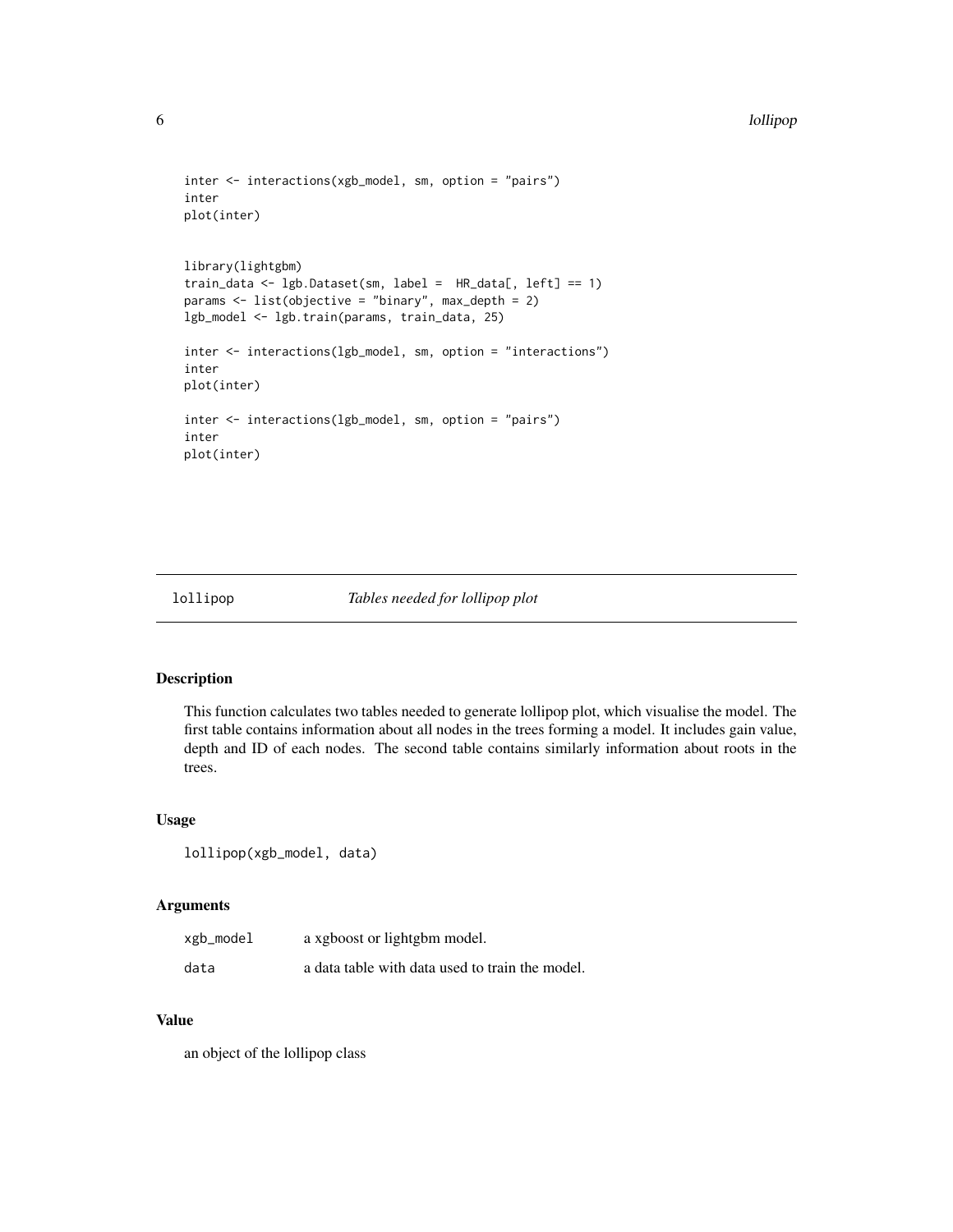#### <span id="page-6-0"></span>plot.importance 7

#### Examples

```
library("EIX")
library("Matrix")
sm \leq sparse.model.matrix(left \sim . - 1, data = HR_data)
library("xgboost")
param <- list(objective = "binary:logistic", max_depth = 2)
xgb_model <- xgboost(sm, params = param, label = HR_data[, left] == 1, nrounds = 25, verbose = 0)
lolli <- lollipop(xgb_model, sm)
plot(lolli, labels = "topAll", log_scale = TRUE)
library(lightgbm)
train_data <- lgb.Dataset(sm, label = HR_data[, left] == 1)
params <- list(objective = "binary", max_depth = 2)
lgb_model <- lgb.train(params, train_data, 25)
lolli <- lollipop(lgb_model, sm)
plot(lolli, labels = "topAll", log_scale = TRUE)
```
plot.importance *Plot importance measures*

#### Description

This functions plots selected measures of importance for variables and interactions. It is possible to visualise importance table in two ways: radar plot with six measures and scatter plot with two choosen measures.

#### Usage

```
## S3 method for class 'importance'
plot(
  x,
  ...,
  top = 10,
  radar = TRUE,
  text\_start\_point = 0.5,
  text_size = 3.5,xmeasure = "sumCover",
  ymeasure = "sumGain"
)
```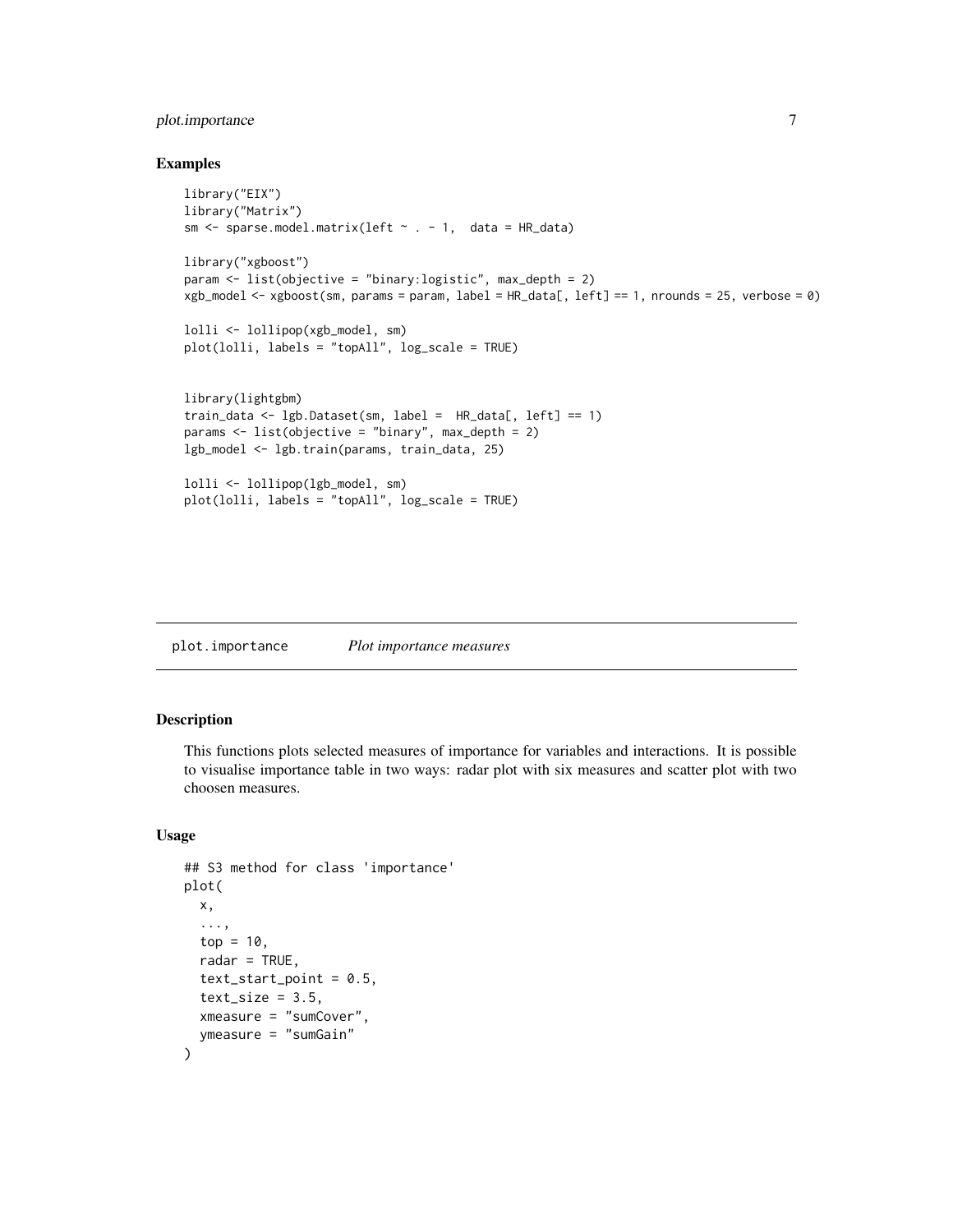#### Arguments

| X                | a result from the importance function.                                                                                                                                                                                     |
|------------------|----------------------------------------------------------------------------------------------------------------------------------------------------------------------------------------------------------------------------|
| $\ddots$ .       | other parameters.                                                                                                                                                                                                          |
| top              | number of positions on the plot or NULL for all variable. Default 10.                                                                                                                                                      |
| radar            | TRUE/FALSE. If TRUE the plot shows six measures of variables' or interac-<br>tions' importance in the model. If FALSE the plot containing two chosen mea-<br>sures of variables' or interactions' importance in the model. |
| text_start_point |                                                                                                                                                                                                                            |
|                  | place, where the names of the particular feature start. Available for 'radar=TRUE'.<br>Range from 0 to 1. Default 0.5.                                                                                                     |
| text_size        | size of the text on the plot. Default 3.5.                                                                                                                                                                                 |
| xmeasure         | measure on the x-axis. Available for 'radar=FALSE'. Default "sumCover".                                                                                                                                                    |
| ymeasure         | measure on the y-axis. Available for 'radar=FALSE'. Default "sumGain".                                                                                                                                                     |

#### Details

Available measures:

- "sumGain" sum of Gain value in all nodes, in which given variable occurs,
- "sumCover" sum of Cover value in all nodes, in which given variable occurs; for LightGBM models: number of observation, which pass through the node,
- "mean5Gain" mean gain from 5 occurrences of given variable with the highest gain,
- "meanGain" mean Gain value in all nodes, in which given variable occurs,
- "meanCover" mean Cover value in all nodes, in which given variable occurs; for LightGBM models: mean number of observation, which pass through the node,
- "freqency" number of occurrences in the nodes for given variable.

Additionally for plots with single variables:

- "meanDepth" mean depth weighted by gain,
- "numberOfRoots" number of occurrences in the root,
- "weightedRoot" mean number of occurrences in the root, which is weighted by gain.

#### Value

a ggplot object

```
library("EIX")
library("Matrix")
sm \leq sparse.model.matrix(left \sim . - 1, data = HR_data)
library("xgboost")
param <- list(objective = "binary:logistic", max_depth = 2)
xgb_model <- xgboost(sm, params = param, label = HR_data[, left] == 1, nrounds = 25, verbose=0)
```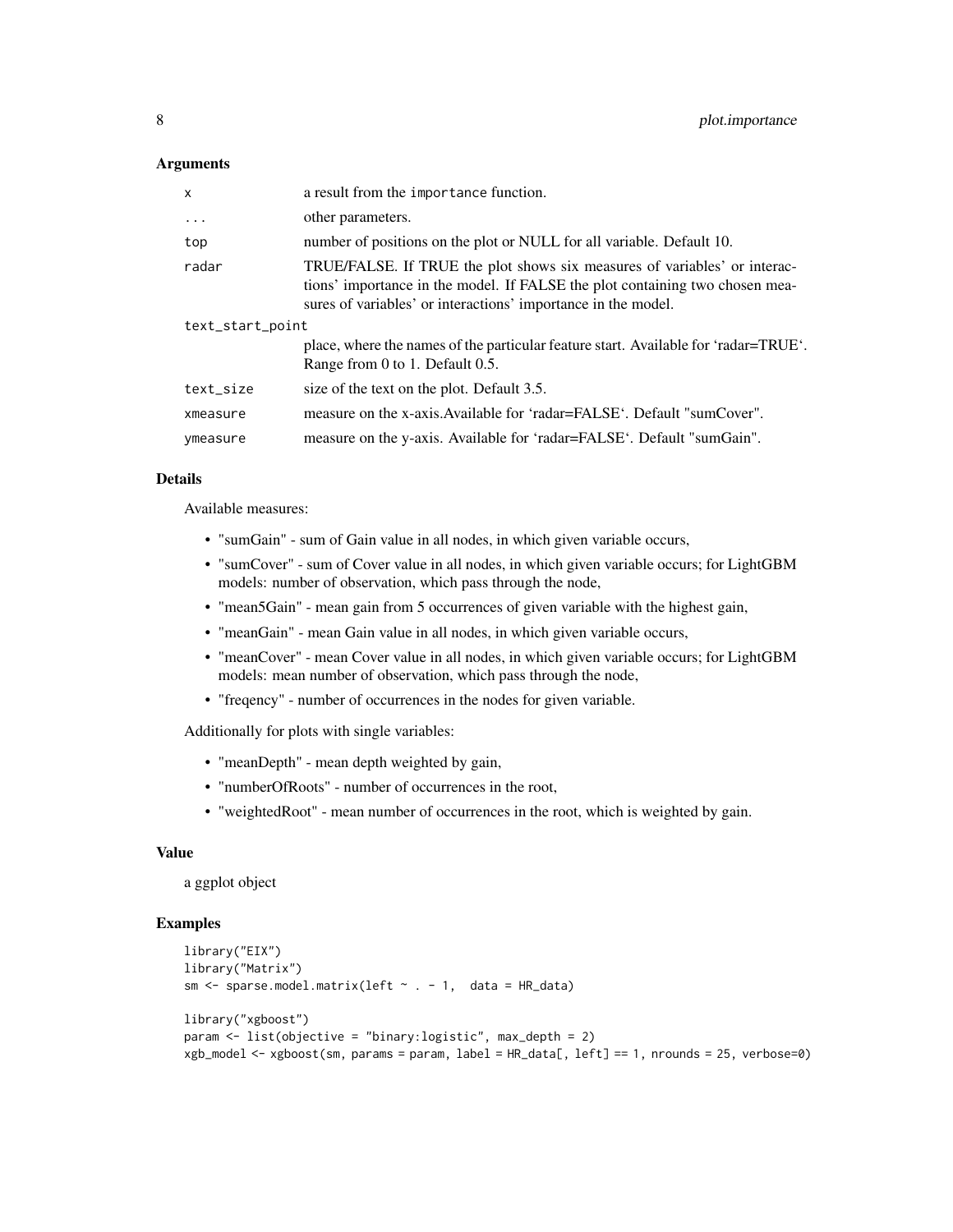```
imp <- importance(xgb_model, sm, option = "both")
imp
plot(imp, top = 10)imp <- importance(xgb_model, sm, option = "variables")
imp
plot(imp, top = nrow(imp))
imp <- importance(xgb_model, sm, option = "interactions")
 imp
plot(imp, top = nrow(imp))
 imp <- importance(xgb_model, sm, option = "variables")
 imp
plot(imp, top = NULL, radar = FALSE, xmeasure = "sumCover", ymeasure = "sumGain")
library(lightgbm)
train_data <- lgb.Dataset(sm, label = HR_data[, left] == 1)
params <- list(objective = "binary", max_depth = 2)
lgb_model <- lgb.train(params, train_data, 25)
imp <- importance(lgb_model, sm, option = "both")
imp
plot(imp, top = nrow(imp))
imp <- importance(lgb_model, sm, option = "variables")
imp
plot(imp, top = NULL, radar = FALSE, xmeasure = "sumCover", ymeasure = "sumGain")
```
plot.interactions *Plot importance of interactions or pairs*

#### Description

This function plots the importance ranking of interactions and pairs in the model.

#### Usage

```
## S3 method for class 'interactions'
plot(x, \ldots)
```
#### Arguments

| X | a result from the interactions function. |
|---|------------------------------------------|
| . | other parameters.                        |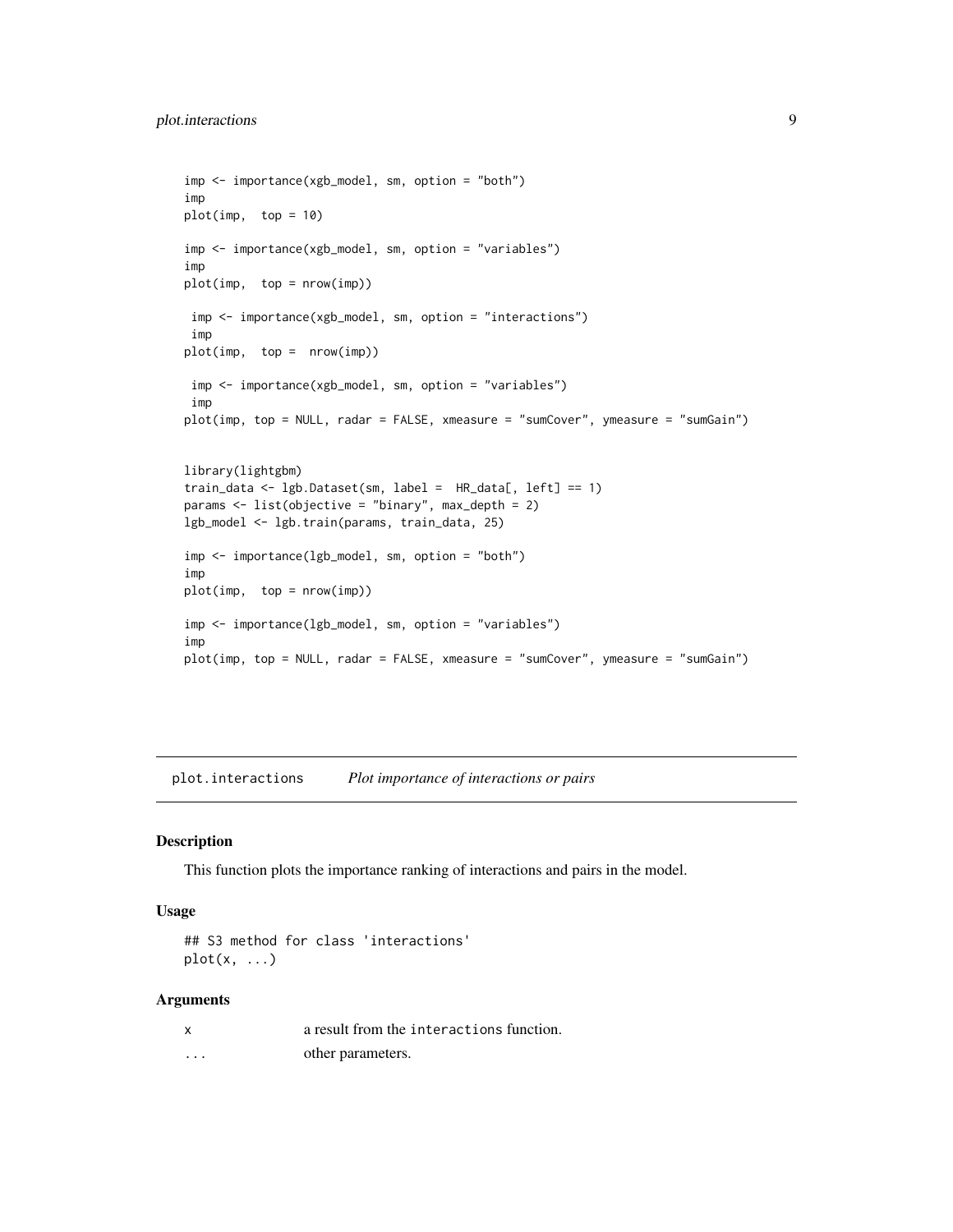#### Details

NOTE: Be careful use of this function with option="pairs" parameter, because high gain of pair can be a result of high gain of child variable. As strong interactions should be considered only these pairs of variables, where variable on the bottom (child) has higher gain than variable on the top (parent).

#### Value

a ggplot object

#### Examples

```
library("EIX")
library("Matrix")
sm \leq sparse.model.matrix(left \sim . - 1, data = HR_data)
library("xgboost")
param <- list(objective = "binary:logistic", max_depth = 2)
xgb_model <- xgboost(sm, params = param, label = HR_data[, left] == 1, nrounds = 25, verbose=0)
inter <- interactions(xgb_model, sm,option = "interactions")
inter
plot(inter)
inter <- interactions(xgb_model, sm,option = "pairs")
inter
plot(inter)
library(lightgbm)
train_data <- lgb.Dataset(sm, label = HR_data[, left] == 1)
params <- list(objective = "binary", max_depth = 2)
lgb_model <- lgb.train(params, train_data, 25)
inter <- interactions(lgb_model, sm,option = "interactions")
inter
plot(inter)
inter <- interactions(lgb_model, sm,option = "pairs")
inter
plot(inter)
```
plot.lollipop *Visualiation of the model*

#### Description

The lollipop plots the model with the most important interactions and variables in the roots.

<span id="page-9-0"></span>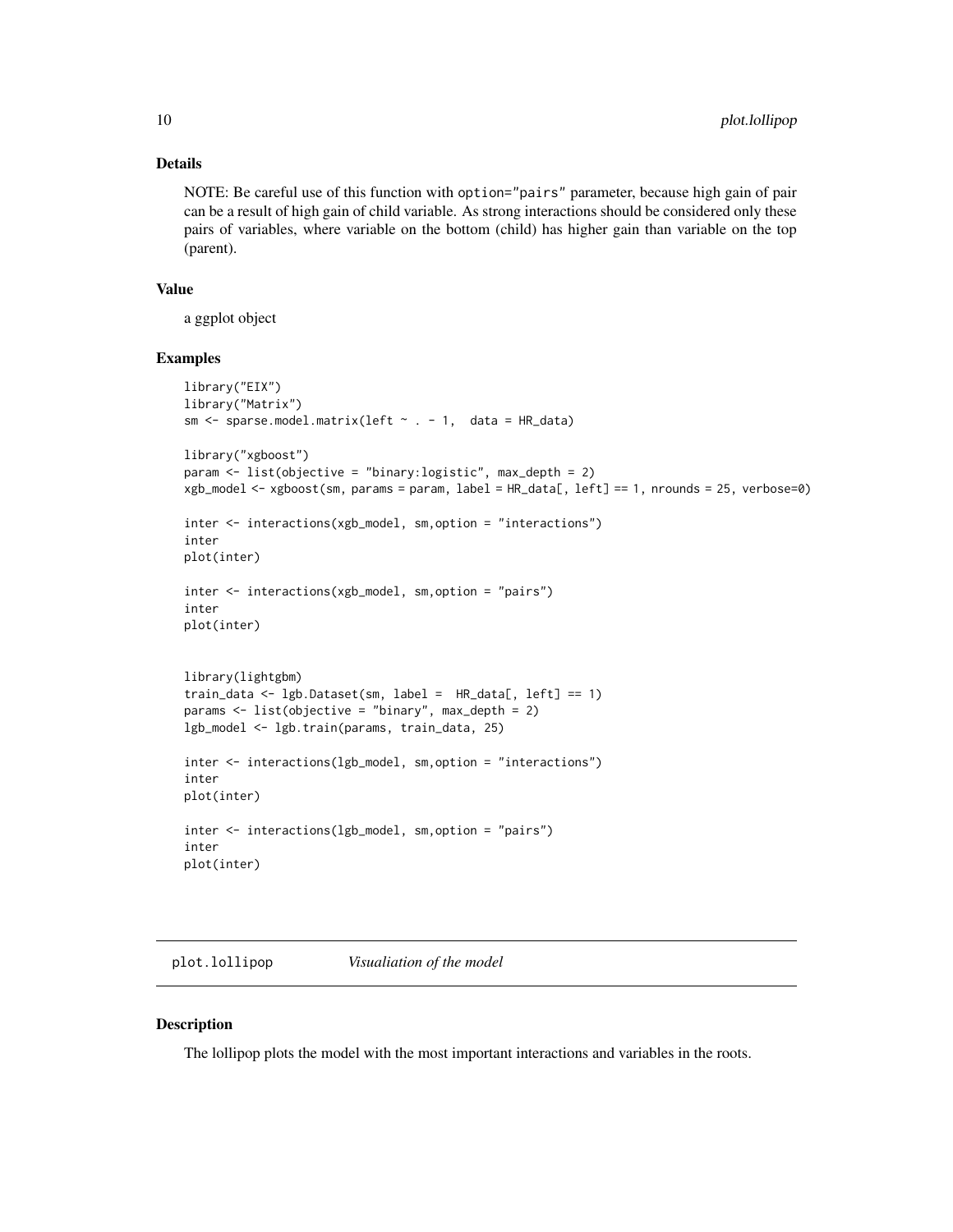#### plot.lollipop 11

#### Usage

```
## S3 method for class 'lollipop'
plot(x, ..., labels = "topAll", log-scale = TRUE, threshold = 0.1)
```
#### Arguments

| x         | a result from the lollipop function.                                                                                                                                                                                                                          |
|-----------|---------------------------------------------------------------------------------------------------------------------------------------------------------------------------------------------------------------------------------------------------------------|
| $\cdots$  | other parameters.                                                                                                                                                                                                                                             |
| labels    | if "topAll" then labels for the most important interactions (vertical label) and<br>variables in the roots (horizontal label) will be displayed, if "interactions" then<br>labels for all interactions, if "roots" then labels for all variables in the root. |
| log_scale | TRUE/FALSE logarithmic scale on the plot. Default TRUE.                                                                                                                                                                                                       |
| threshold | on the plot will occur only labels with Gain higher than 'threshold' of the max<br>Gain value in the model. The lower threshold, the more labels on the plot. Range<br>from $0$ to $1$ . Default $0.1$ .                                                      |

#### Value

a ggplot object

```
library("EIX")
library("Matrix")
sm \leq sparse.model.matrix(left \sim . - 1, data = HR_data)
library("xgboost")
param <- list(objective = "binary:logistic", max_depth = 2)
xgb_model <- xgboost(sm, params = param, label = HR_data[, left] == 1, nrounds = 25, verbose = 0)
lolli <- lollipop(xgb_model, sm)
plot(lolli, labels = "topAll", log_scale = TRUE)
library(lightgbm)
```

```
train_data <- lgb.Dataset(sm, label = HR_data[, left] == 1)
params <- list(objective = "binary", max_depth = 3)
lgb_model <- lgb.train(params, train_data, 25)
```

```
lolli <- lollipop(lgb_model, sm)
plot(lolli, labels = "topAll", log_scale = TRUE)
```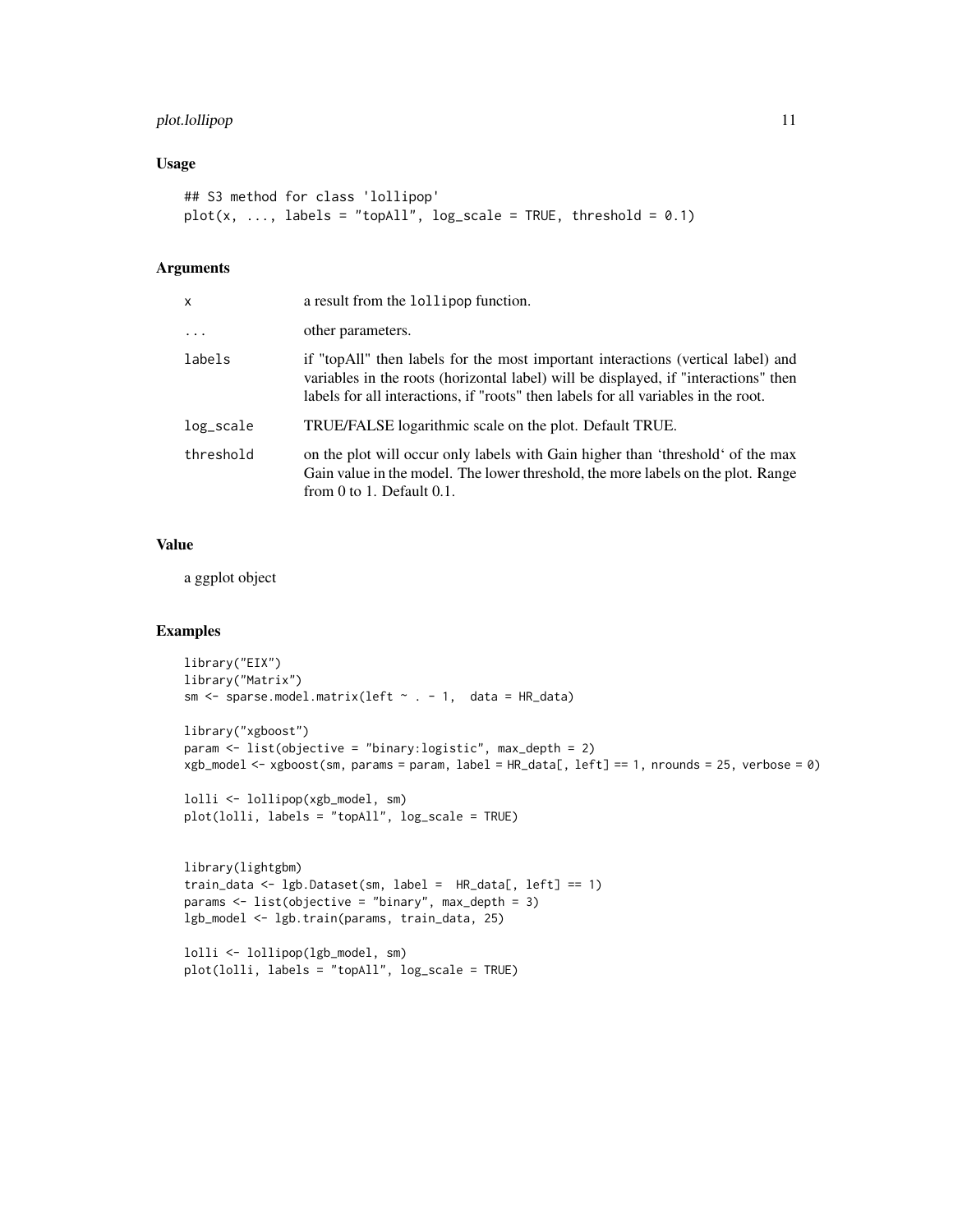#### Description

The titanic data is a complete list of passengers and crew members on the RMS Titanic. It includes a variable indicating whether a person did survive the sinking of the RMS Titanic on April 15, 1912.

#### Usage

```
data(titanic_data)
```
#### Format

a data frame with 2207 rows and 11 columns

#### Details

The description of the dataset was copied from the DALEX package.

This dataset was copied from the stablelearner package and went through few variable transformations. Levels in embarked was replaced with full names, sibsp, parch and fare were converted to numerical variables and values for crew were replaced with 0. If you use this dataset please cite the original package.

From stablelearner: The website <https://www.encyclopedia-titanica.org> offers detailed information about passengers and crew members on the RMS Titanic. According to the website 1317 passengers and 890 crew member were abord. 8 musicians and 9 employees of the shipyard company are listed as passengers, but travelled with a free ticket, which is why they have NA values in fare. In addition to that, fare is truely missing for a few regular passengers.

- gender a factor with levels male and female.
- age a numeric value with the persons age on the day of the sinking.
- class a factor specifying the class for passengers or the type of service aboard for crew members.
- embarked a factor with the persons place of of embarkment (Belfast/Cherbourg/Queenstown/Southampton).
- country a factor with the persons home country.
- fare a numeric value with the ticket price ( $\theta$  for crew members, musicians and employees of the shipyard company).
- sibsp an ordered factor specifying the number if siblings/spouses aboard; adopted from Vanderbild data set (see below).
- parch an ordered factor specifying the number of parents/children aboard; adopted from Vanderbild data set (see below).
- survived a factor with two levels (no and yes) specifying whether the person has survived the sinking.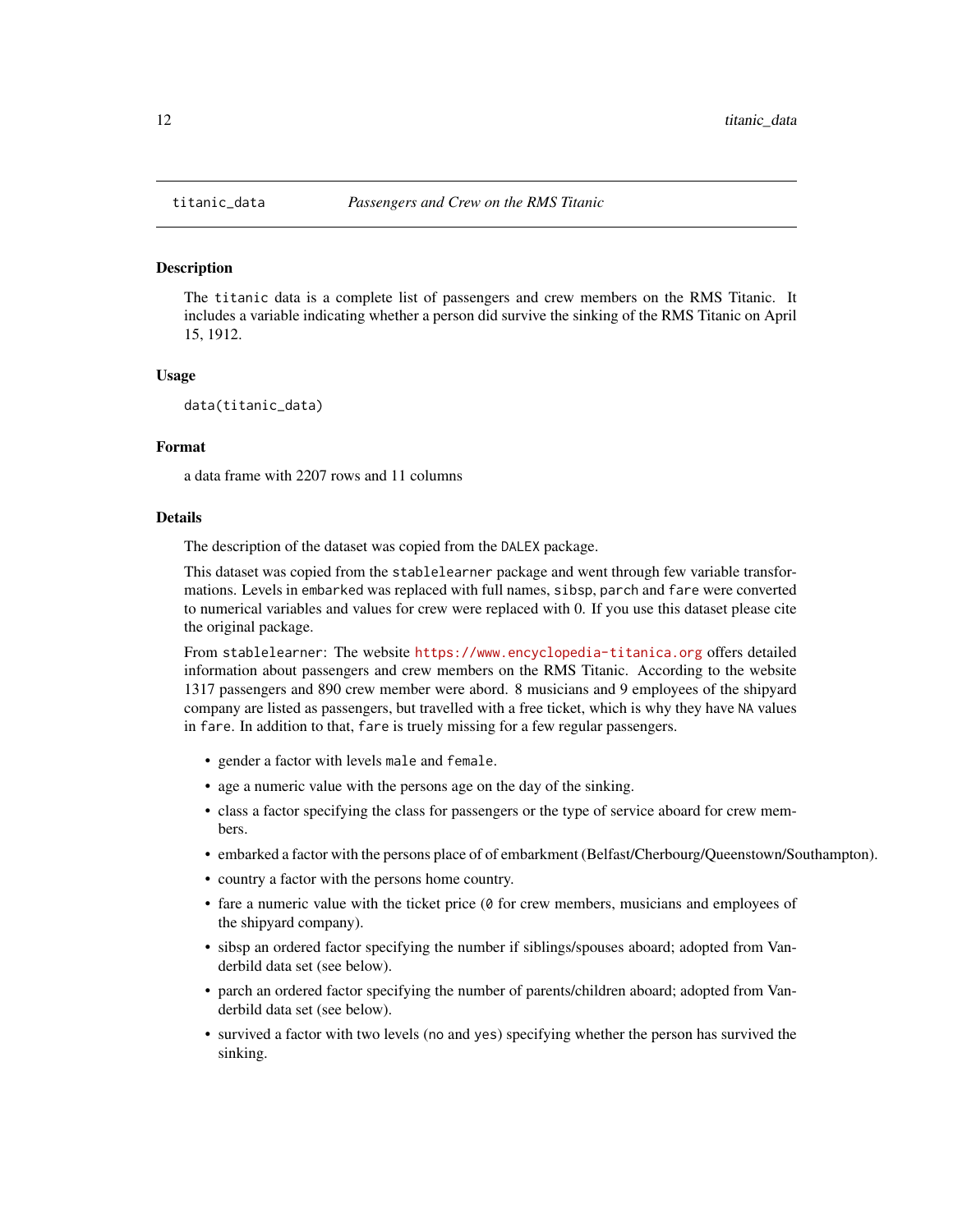#### <span id="page-12-0"></span>waterfall and the contract of the contract of the contract of the contract of the contract of the contract of the contract of the contract of the contract of the contract of the contract of the contract of the contract of

#### Source

The description of dataset was copied from the DALEX package. This dataset was copied from the stablelearner package and went through few variable transformations. The complete list of persons on the RMS titanic was downloaded from <https://www.encyclopedia-titanica.org> on April 5, 2016.

#### References

<https://www.encyclopedia-titanica.org>, <https://CRAN.R-project.org/package=stablelearner>, <https://cran.r-project.org/package=DALEX>.

waterfall *Explain prediction of a single observation*

#### Description

This function calculates a table with influence of variables and interactions on the prediction of a given observation. It supports only xgboost models.

#### Usage

```
waterfall(
  xgb_model,
  new_observation,
  data,
  type = "binary",
  option = "interactions",
  baseline = \theta)
```
#### Arguments

| xgb_model       | a xgboost model.                                                                                                                                                                                                                                                |
|-----------------|-----------------------------------------------------------------------------------------------------------------------------------------------------------------------------------------------------------------------------------------------------------------|
| new_observation |                                                                                                                                                                                                                                                                 |
|                 | a new observation.                                                                                                                                                                                                                                              |
| data            | row from the original dataset with the new observation to explain (not one-<br>hot-encoded). The param above has to be set to merge categorical features.<br>If you dont wont to merge categorical features, set this parameter the same as<br>new_observation. |
| type            | the learning task of the model. Available tasks: "binary" for binary classification<br>or "regression" for linear regression.                                                                                                                                   |
| option          | if "variables", the plot includes only single variables, if "interactions", then only<br>interactions. Default "interaction".                                                                                                                                   |
| baseline        | a number or a character "Intercept" (for model intercept). The baseline for the<br>plot, where the rectangles should start. Default 0.                                                                                                                          |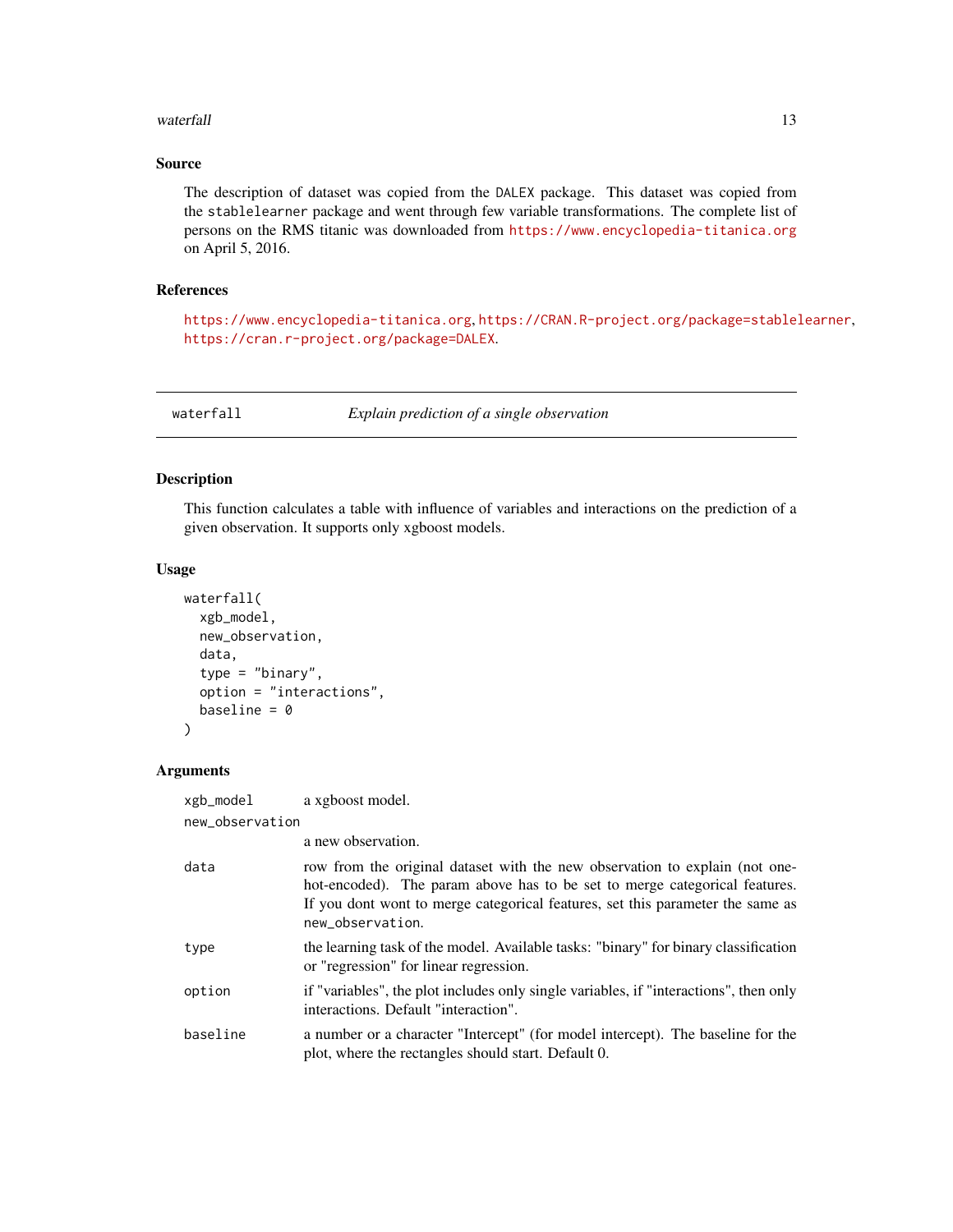#### Details

The function contains code or pieces of code from breakDown code created by Przemysław Biecek and xgboostExplainer code created by David Foster.

#### Value

an object of the broken class

#### Examples

```
library("EIX")
library("Matrix")
sm \le sparse.model.matrix(left \sim . - 1, data = HR_data)
library("xgboost")
param <- list(objective = "binary:logistic", max_depth = 2)
xgb_model <- xgboost(sm, params = param, label = HR_data[, left] == 1, nrounds = 25, verbose=0)
data <- HR_data[9,-7]
new_observation <- sm[9,]
wf <- waterfall(xgb_model, new_observation, data, option = "interactions")
wf
```
plot(wf)